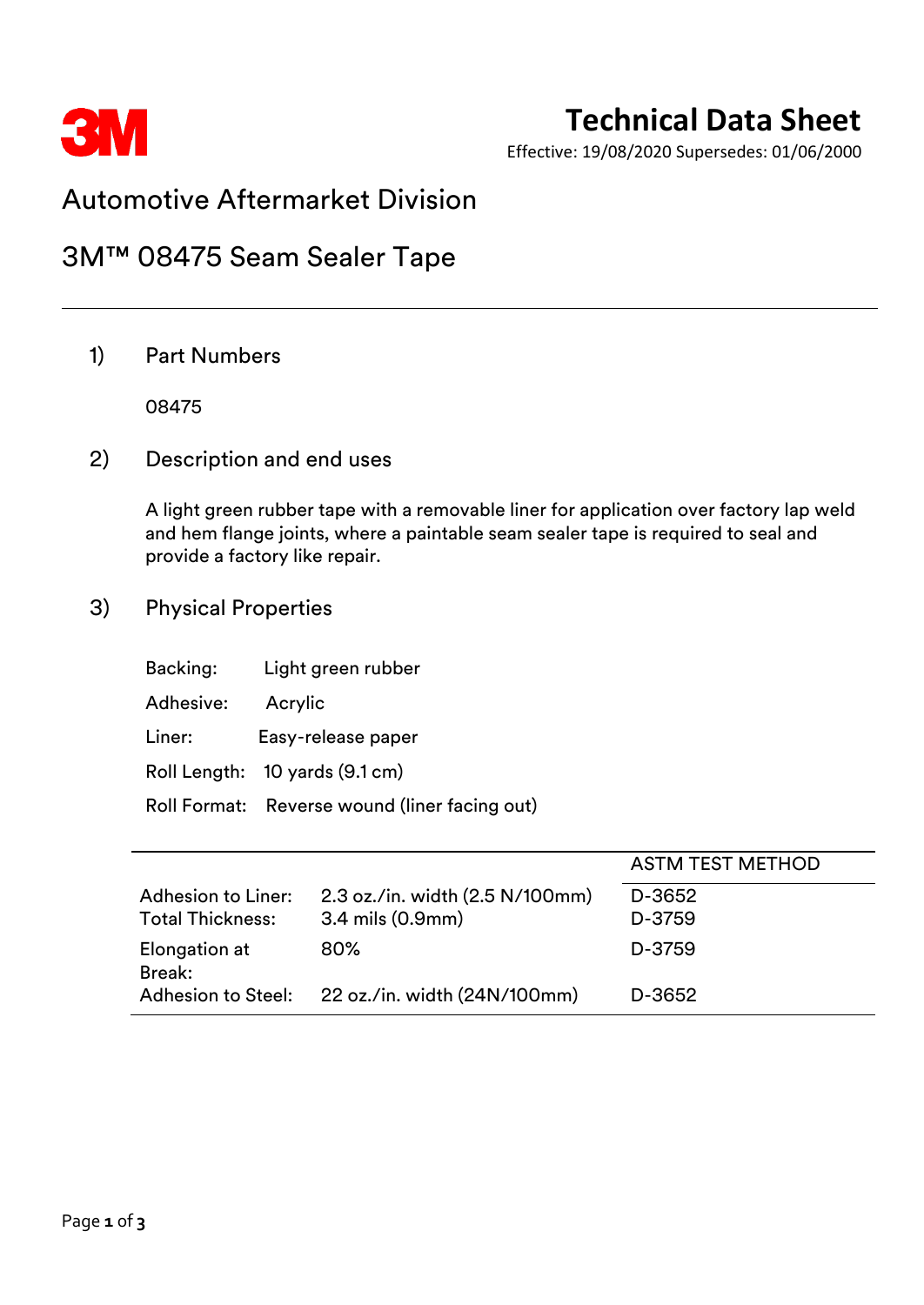

# **Technical Data Sheet**

Effective: 19/08/2020 Supersedes: 01/06/2000

| <b>BENEFITS</b>           |
|---------------------------|
| <b>Duplicates factory</b> |
| appearance                |
| Provide reliable seal     |
| Ease of use               |
| Reliable bond             |
|                           |

#### 4) Directions for Use

It is recommended that the surface temperature be at least  $40^{\circ}F (4^{\circ}C)$  or above. The ability of the pressure sensitive adhesive to adhere depends on how warm, clean, and dry the surface is to which it is applied.

Do not use on or with self-etching primers, without properly sealing first.

Do not apply directly to bare metal surfaces.

Bond of seam sealer tape is completed by solvents present in the paint system.

#### 5) Storage

Storage Conditions: Not recommended to exceed 18 months of storage under normal conditions:

- A. Store in a clean dry place
- B. Store at room temperature  $(70^{\circ}$ F or 21 $^{\circ}$ C)
- C. Store at 40-50% relative humidity
- D. Rotate your stock

3M™ 08475 Seam Sealer Tape is designed FOR PROFESSIONAL INDUSTRIAL USE ONLY.

6) Disclaimer

All statements, technical information and recommendations are based on tests we believe to be reliable as at the date of hereof, but the accuracy or completeness thereof is not guaranteed. Please ensure before using the product that it is suitable for your intended use. Since the conditions and methods of use of the product and of the information referred to herein are beyond our control, other than for fraudulent misrepresentation, 3M expressly disclaims any and all liability as to any results obtained or arising from any use of the product or reliance on such information.